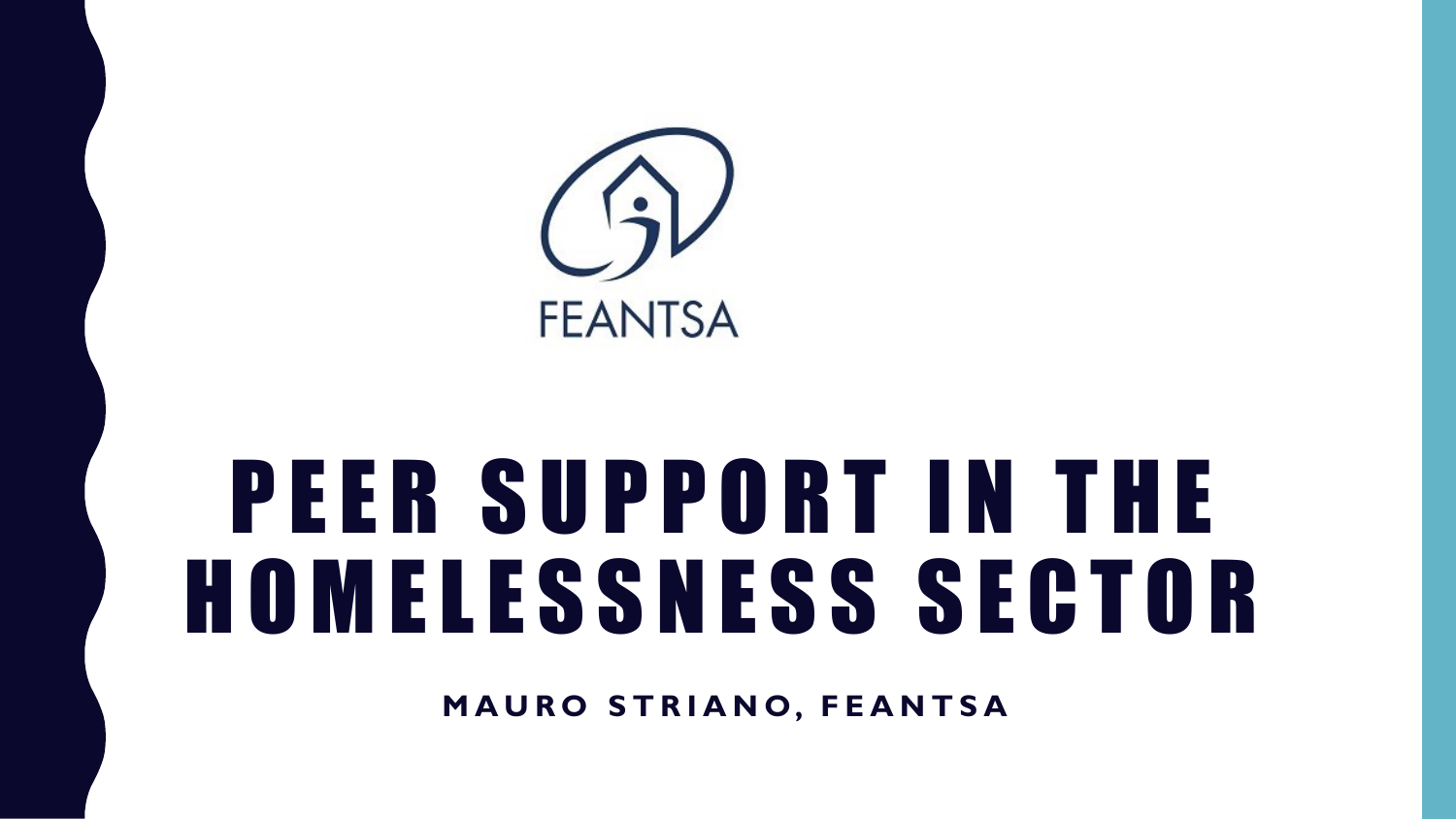## INTRODUCTION

- Definition
- Key principles
- Benefits
- Challenges
- Kinds of peer support
- Peer support in practice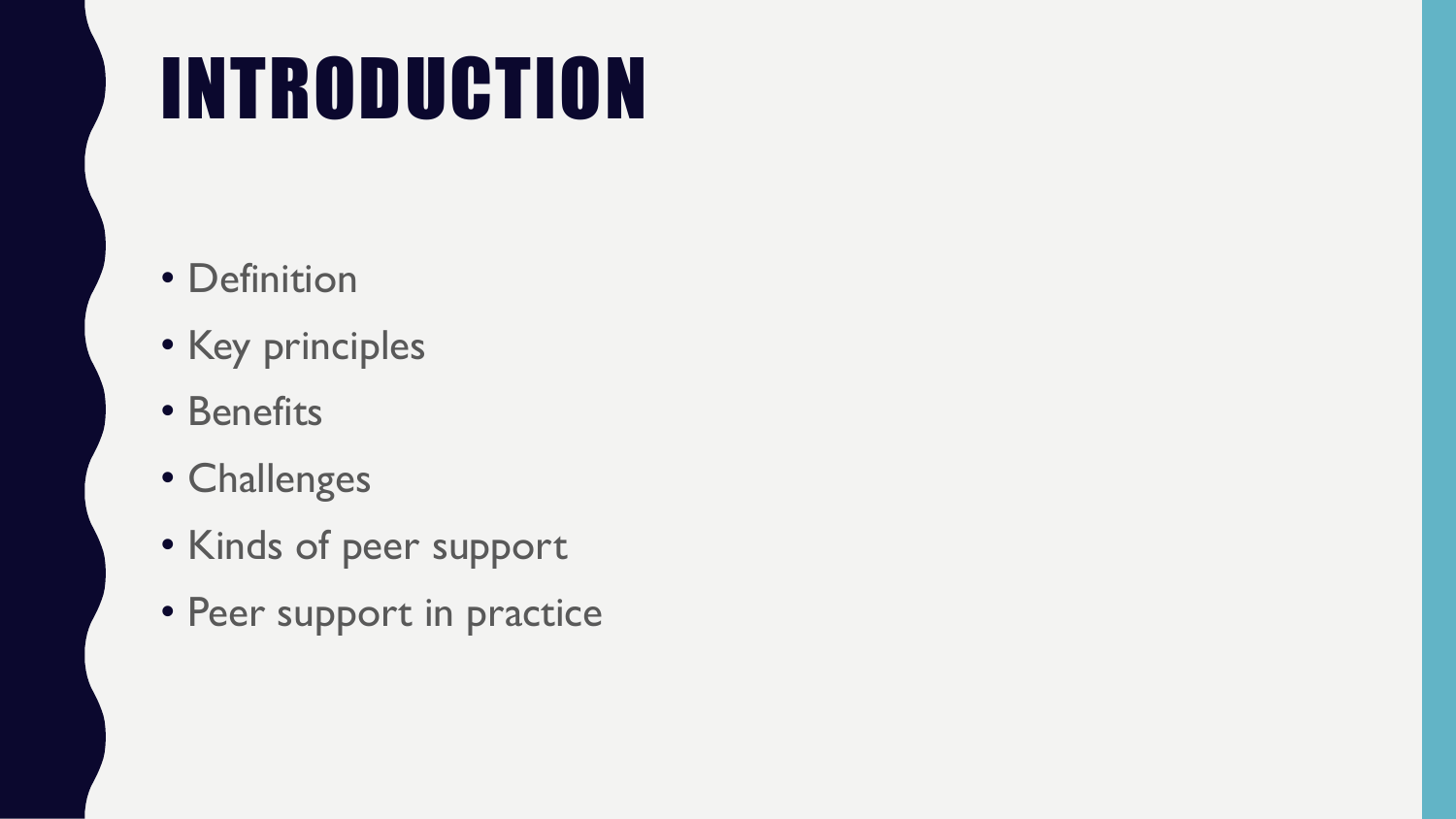## DEFINITION

- "A supportive relationship between people who have a lived experience in common"
- Peer workers: people with lived experience of homelessness who have an employee or employee-type relationship with the organisation
- Shared experience is the connecting point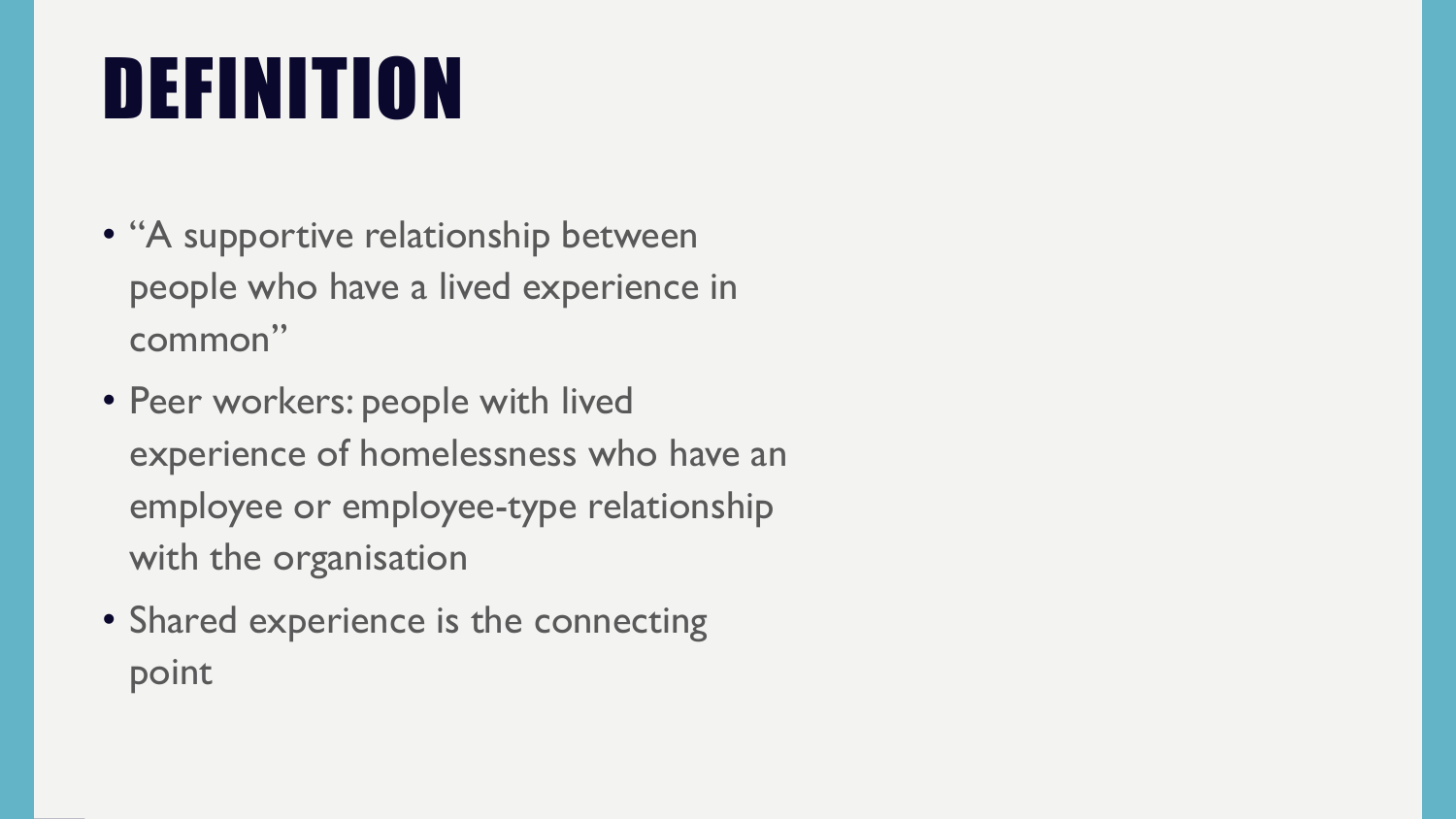## KEY PRINCIPLES

- Uniqueness: a peer is in a unique position to offer support by virtue of relevant experience.
- Participation: a way of working that empowers people to participate in decisions and action that affect their lives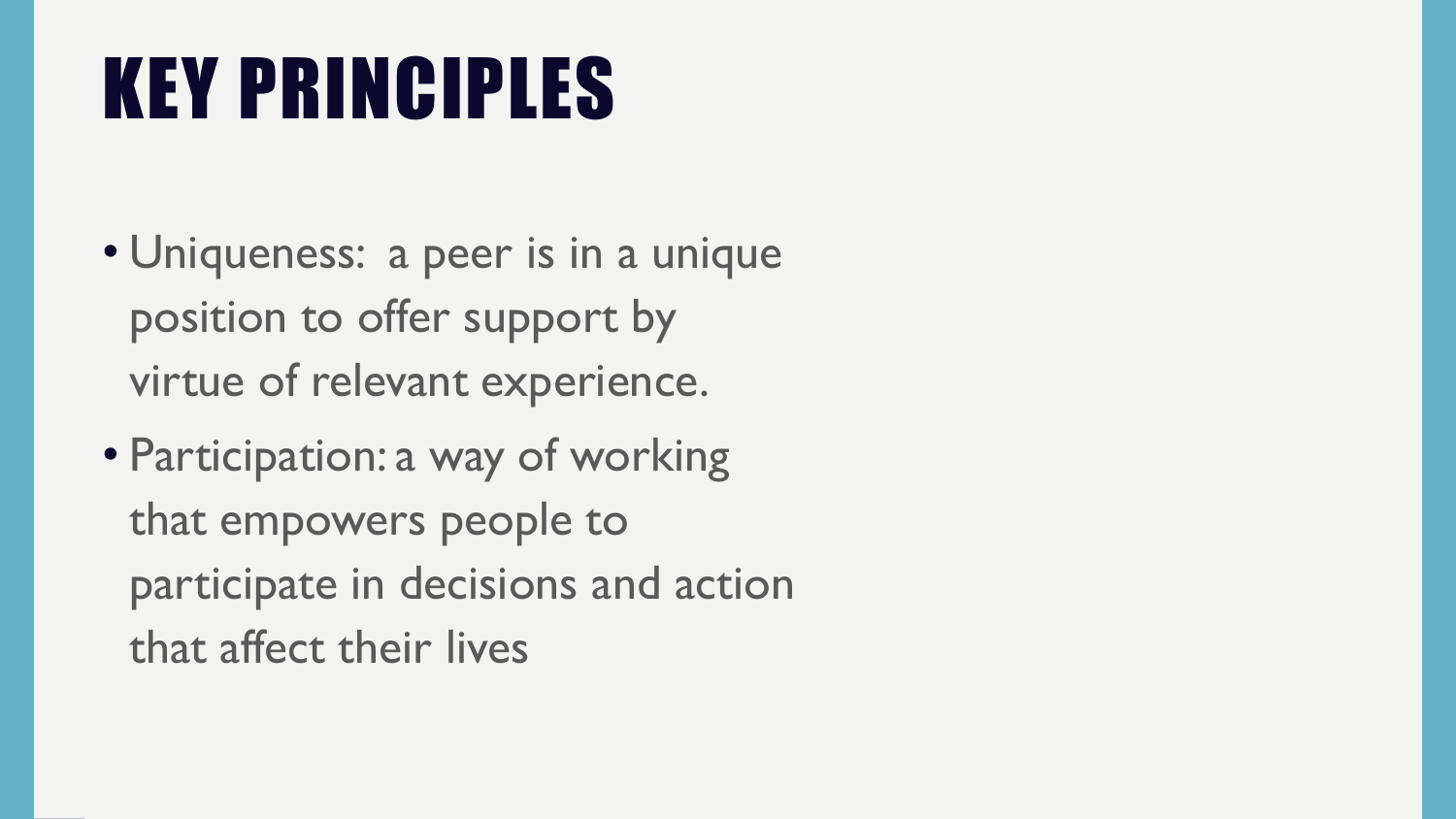#### BENEFITS

- To peers: empowerment
- To beneficiaries: engage with peers in a non-judgemental and less threatening way.
- To services: added value and reduce the strain on staff
- Good value for money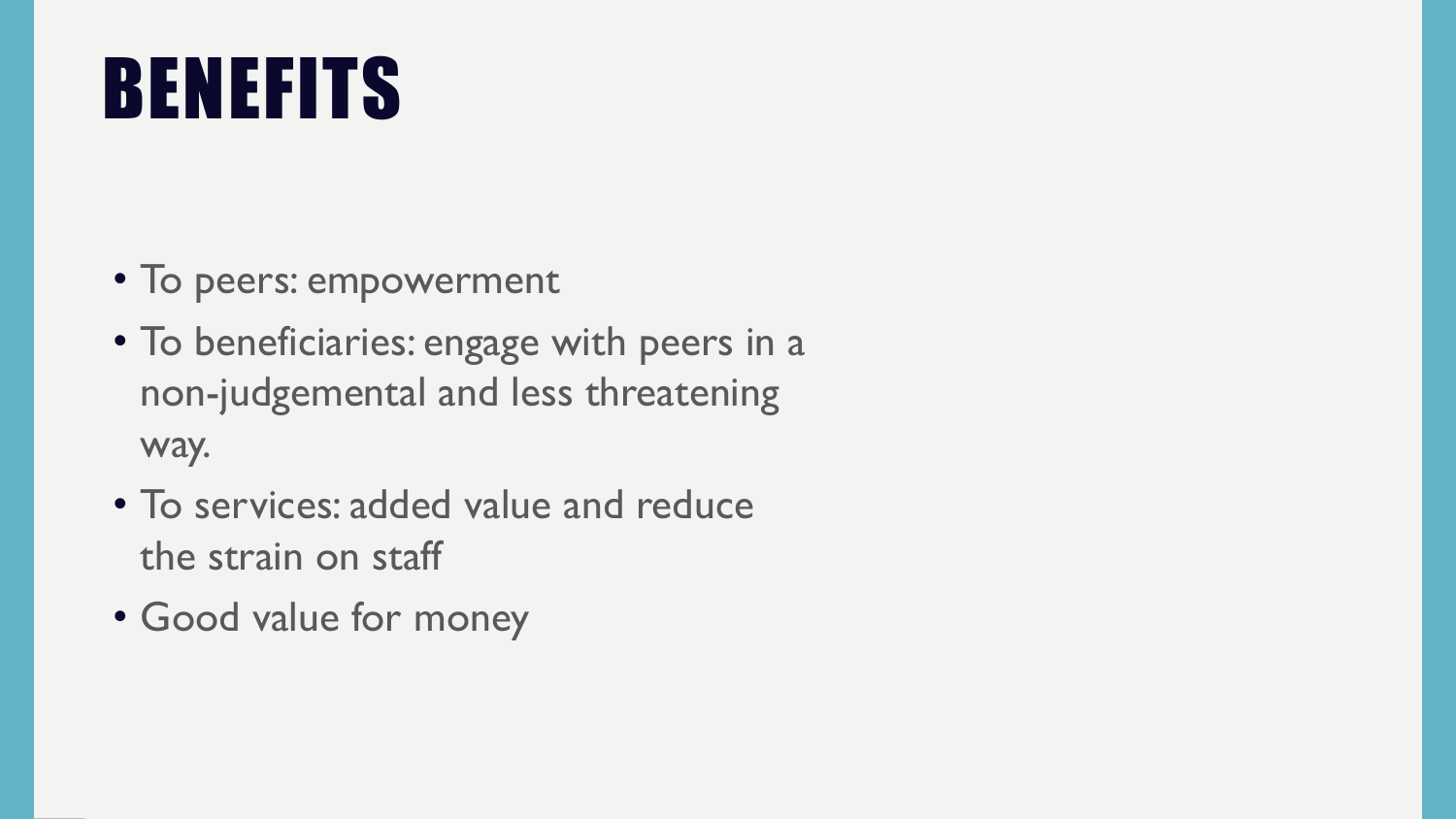#### CHALLENGES

- Support for peer workers
- Confidentiality
- How to move on
- Costs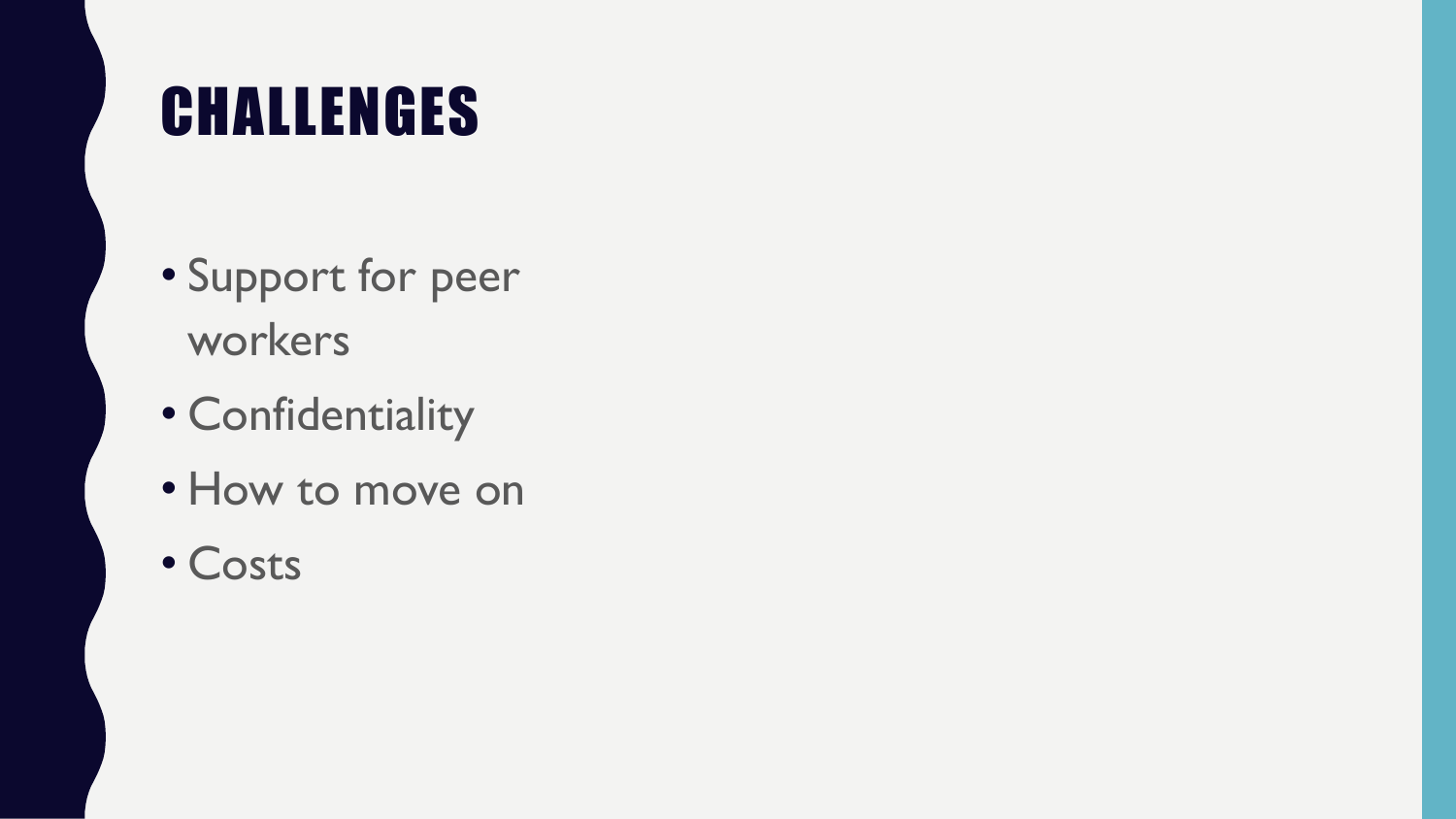#### T YPES OF PEER SUPPORT – PEER RESEARCH

- Collecting information through peers
- How to do it:
	- Involvement of peers at every stage
	- Training
	- Role of staff as facilitators
	- Involvement of services users in dissemination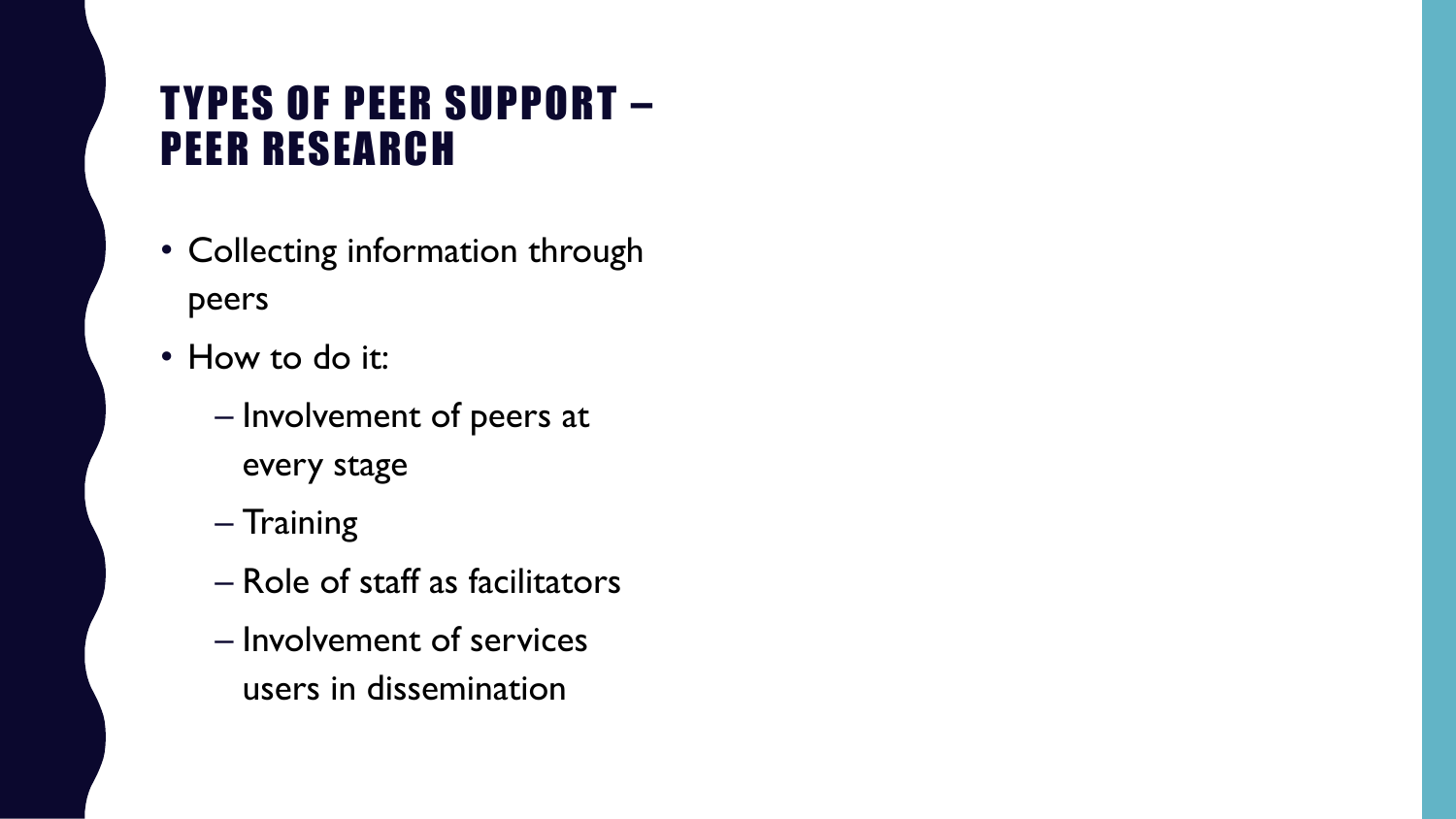## EXAMPLES OF PEER RESEARCH

#### Groundswell

- The Escape Plan: peer research study to help identify the critical success factors that have enabled people to move on from homelessness
- Insight & Action: to discovering and sharing insight into the health inequalities faced by people experiencing homelessness
- The Homeless People's Commission: a group of 14 former rough sleepers produced The Homeless People's Commission Policy Report after spending a year hearing evidence from policymakers, service providers and researchers.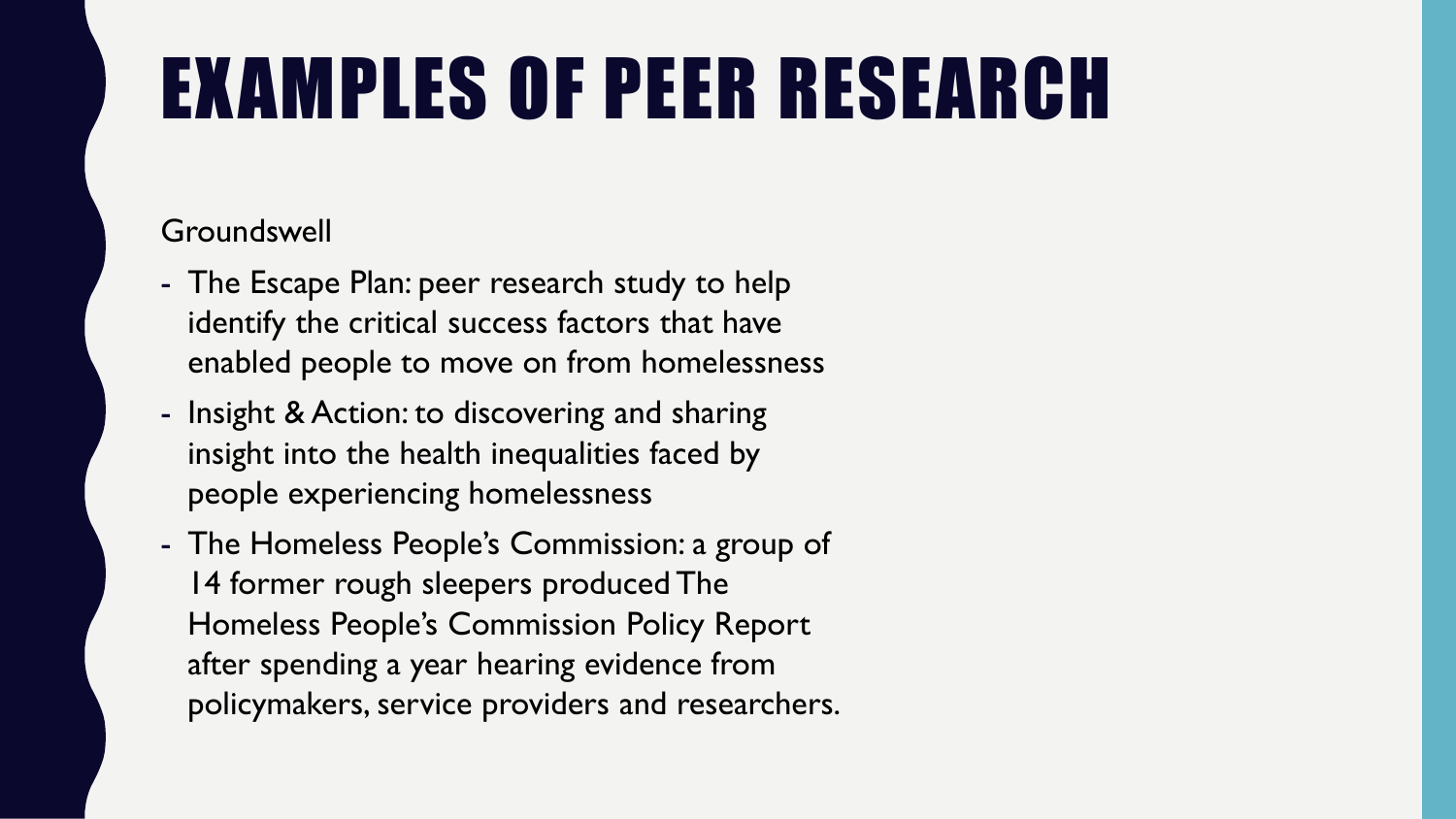#### TYPES OF PEER SUPPORT – PEER MENTORING

- A I:I non-judgmental relationship between a mentor and a participant
- How to do it:
	- Programme and adequate funding
	- Coordinator's role of support
	- Discovery of other organisations' work
	- Recruitment of mentors
	- Training for mentors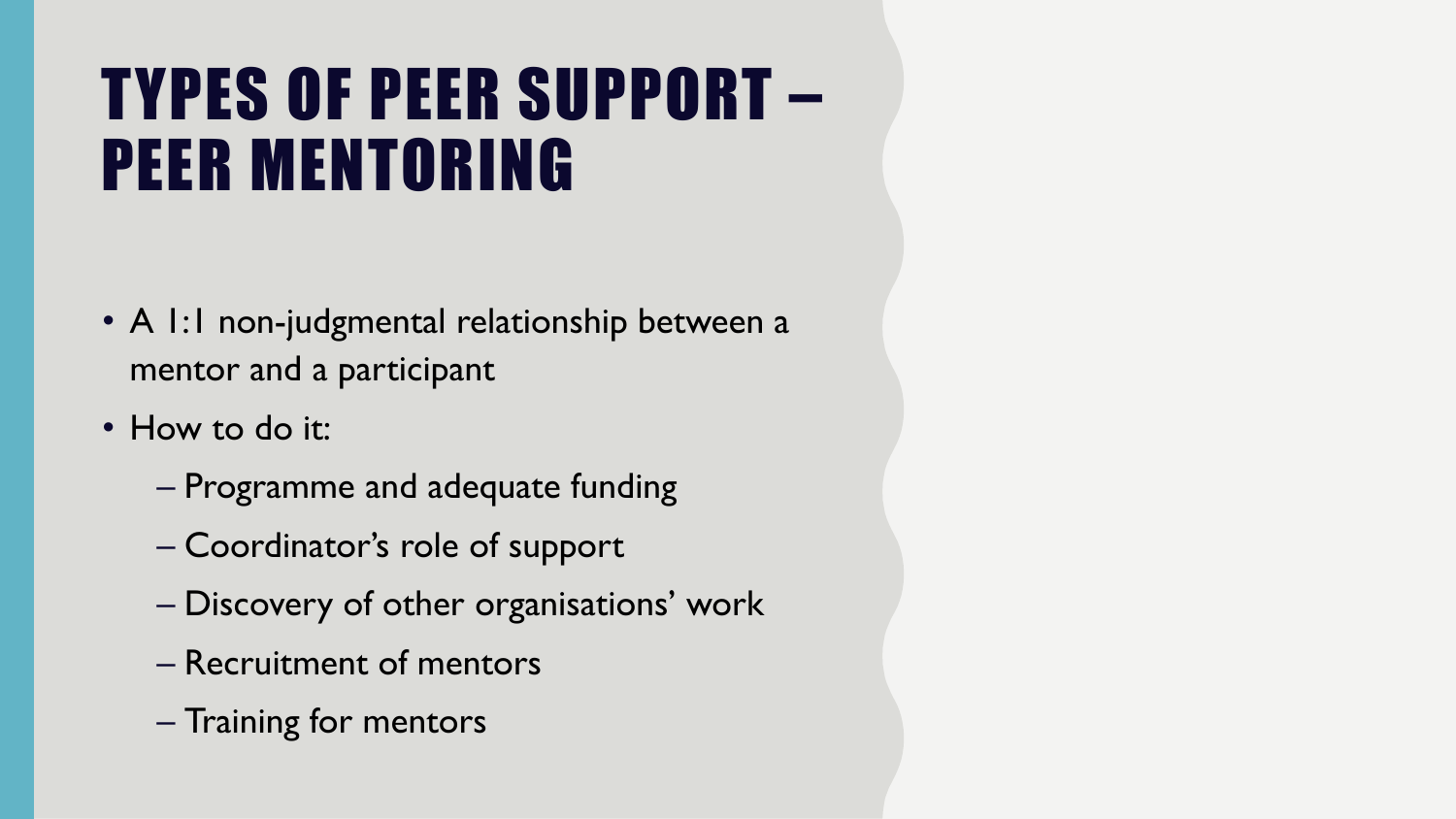#### TYPES OF PEER SUPPORT – PEER ADVOCACY

- Peer Advocacy works so that the individuals can speak out for themselves
- How to do it:
	- Recruitment policy for advocates
	- Establish clear policies and procedures
	- Training
	- Clear objectives
	- Work with other organisations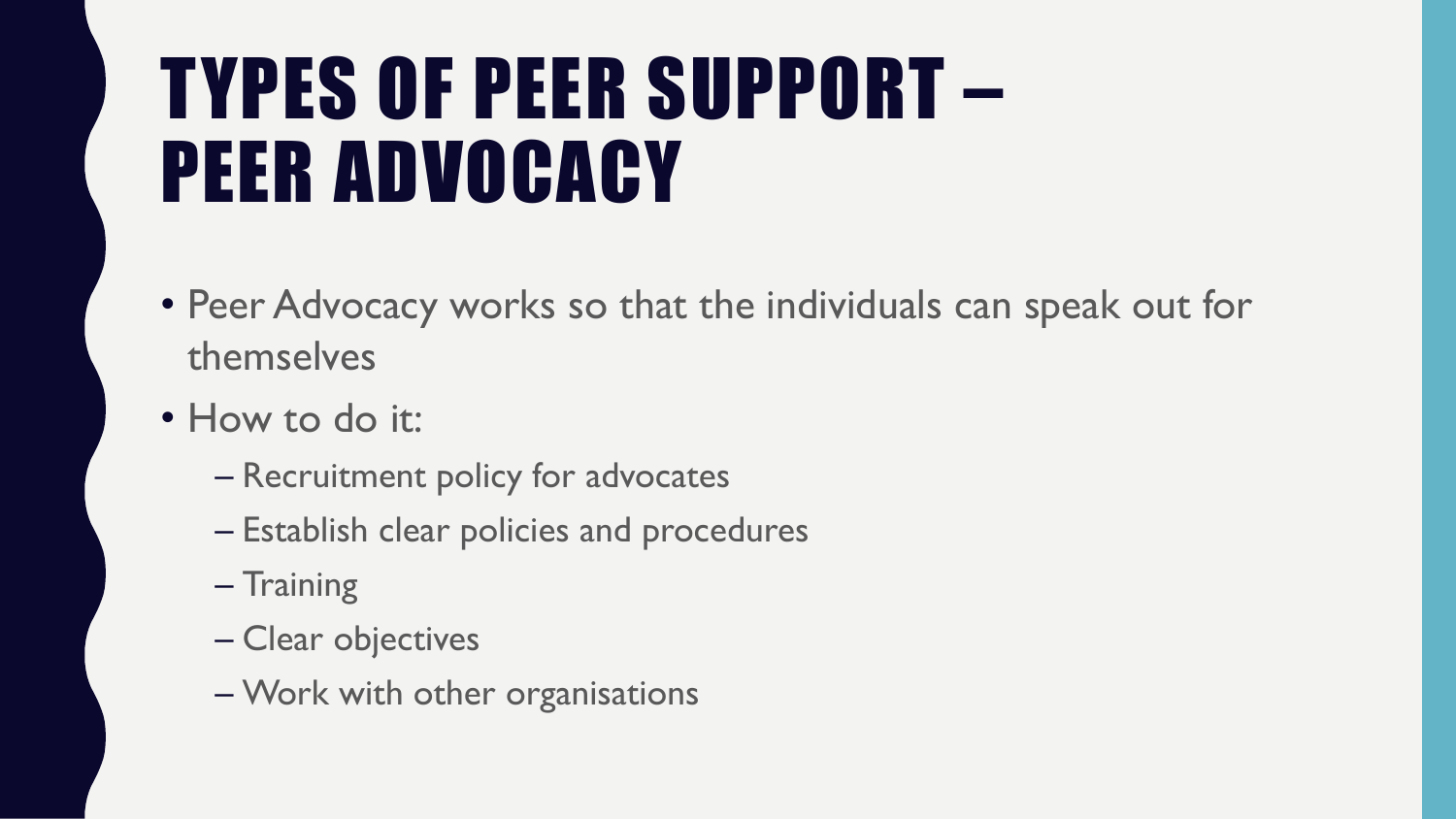#### EXAMPLES OF PEER ADVOCACY

- Navigate: citizen advocacy project in which over 40 volunteers advocate for people who have a problem or worry with their housing or benefits
- SAND: service users' run organisation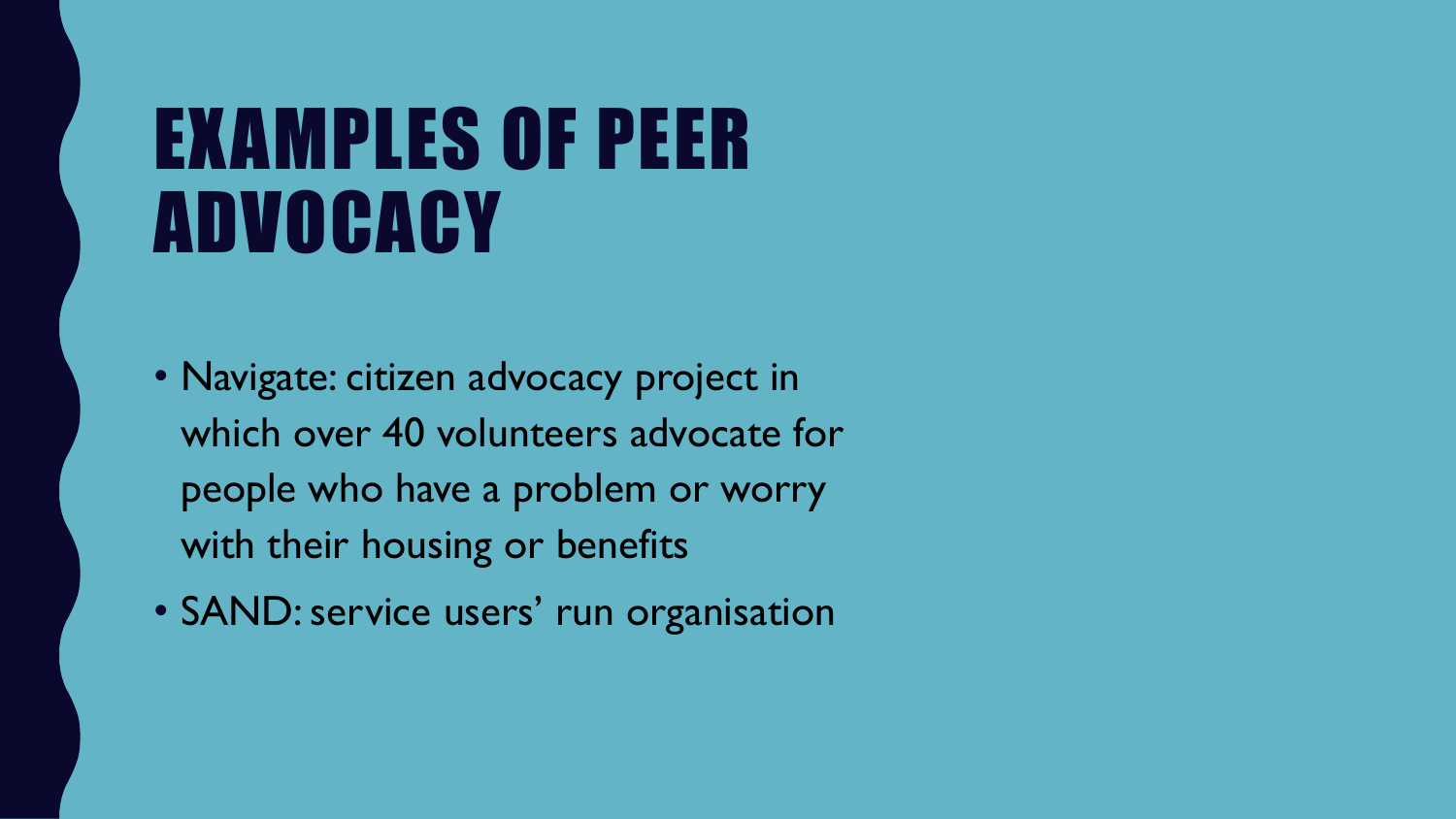#### PEER SUPPORT AND HOUSING FIRST

- Project H3
- Turning Point Scotland
- Totem Service
- Barcelona City Council
- No Fixed Abode